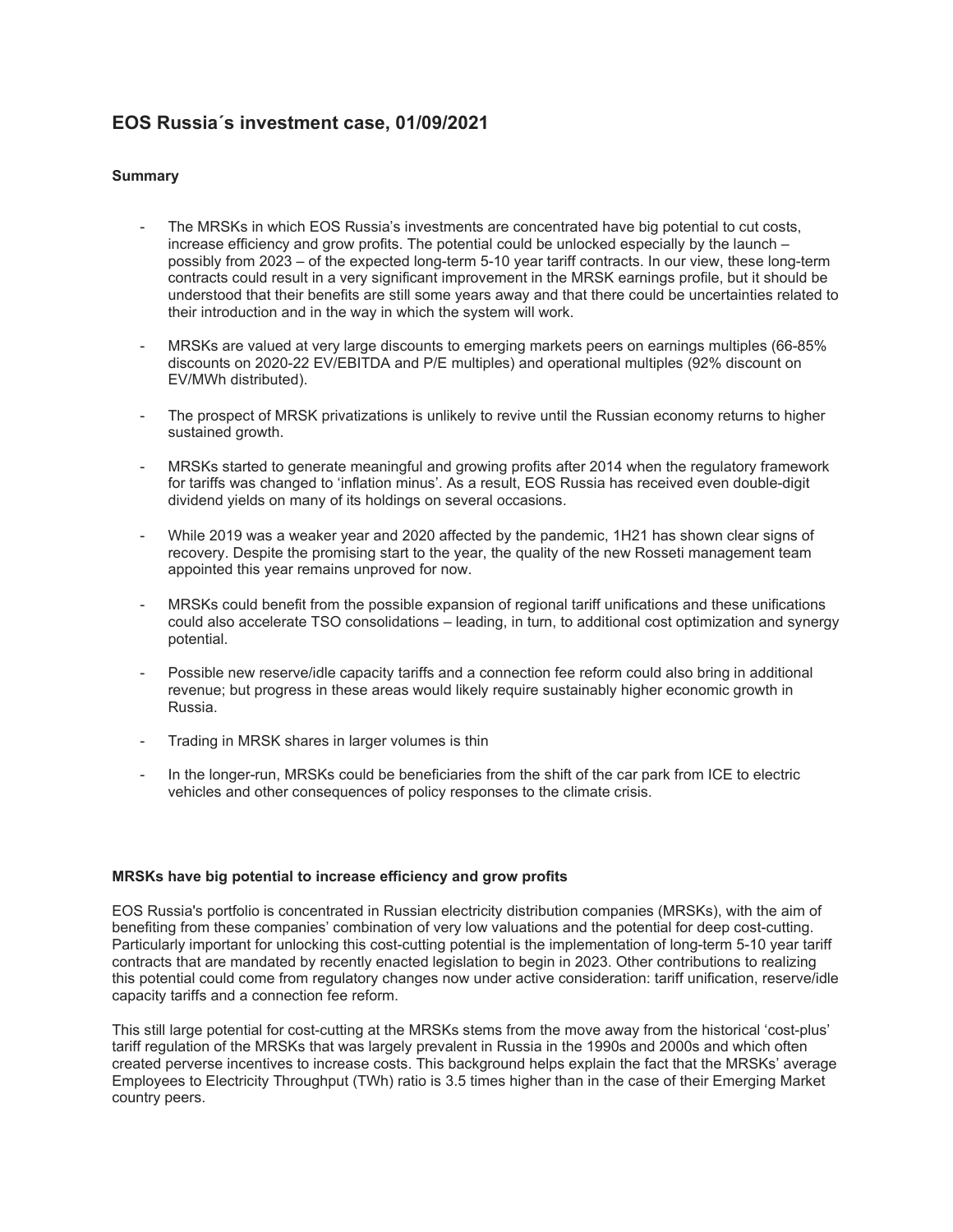

*Russian average: MRSK North-West, MRSK Center-Volga, MRSK Volga, MRSK Urals, Lenenergo. Emerging Markets average: Equatorial Energia (BRA), Coelce (BRA), Prazhka Energetika (CZE), Manila Electric (PHI)*

It appears that significant cost savings in the MRSKs could result from, among other things, their digitalization programs, metering, new IT infrastructure, cost and grid optimization synergies from potential TSO mergers (on which more below), corporate governance improvements and labor force optimization. While the headcount rationalizations involved in any such material reduction in operating costs can be challenging, the task may be facilitated by the structural tightness of Russia's labor market – i.e. the country's demography now results in demand for labor exceeding supply.

The opportunity for value creation created by the prospective implementation of a stable long-term tariff framework would be enhanced by any performance-based pay incentives for MRSK management teams linked to profitability. Such schemes already exist in other large state-owned enterprises in Russia, and might therefore be introduced at some point in the Rosseti group.

The valuation upside from cost-cutting is very large. For instance, a 20 per cent reduction of the total operating costs at MRSK Volga would increase the 2019 IFRS EBIT margin from 8.1 per cent to 26.5 per cent, and EBIT from Rb5.1bn to Rb16.7bn, everything else being equal. The company's net income would then increase from Rb3.9bn to about Rb13.2bn. Assuming a dividend payout ratio of 50% and a fair dividend yield of 5%, the share price would then be 12.7x times higher than its present level (August 10, 2021).

# **Tariff reforms moving forward on several fronts**

#### *Long-term tariffs*

In 2019, the Russian parliament passed enabling legislation for a system of long-term tariff regulation. These laws provide for the new system to start from January 1, 2023. According to various official comments, including by the regulator, the new system should lock in tariff growth for 5-10 years. We believe that such a framework would create a very good environment for MRSKs to cut their costs and grow their profits. According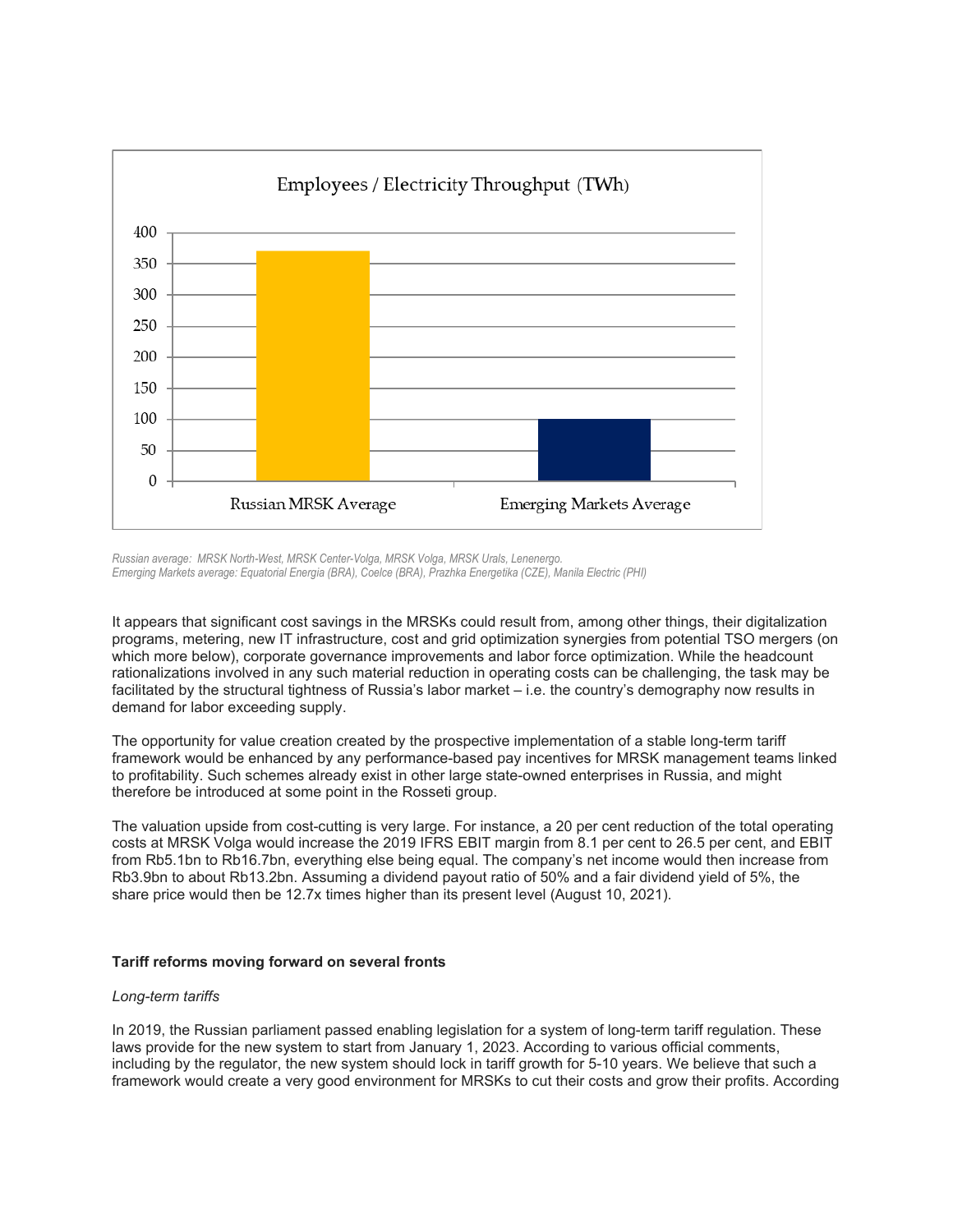to Rosseti, the first long-term contracts have already been signed. It is probably reasonable to expect that a larger migration would happen only closer to January 2023 or possibly after.

In addition, the Russian government has been drawing up several other possible regulatory changes for MRSKs: reserve (idle) capacity payments, tariff unification within regions and a connection fee reform.

#### *Tariff unification*

In November 2020, the Russian government approved a move to unify electricity distribution tariffs in groups of regions and unify the tariffs between certain 'macro' regions. In the initial implementation phase, this tariff unification concerns the following regions that are joining together to form macro regions in this respect:

## 1) Kurgan and Tyumen

- 2) Upper Altai and Altai Oblast
- 3) Kalmykia and Rostov Oblast
- 4) Tuva and Irkutsk Oblast
- 5) St Petersburg and Leningrad Oblast

The tariff unification migrations in these regions require separate agreements with the regional authorities. In general, the federal government has been negotiating and implementing such migrations in 2021. The pilot regions do not to cover the operating regions in which EOS has ownership other than Lenenergo, but nevertheless the process of tariff unification that has now begun is generally a very positive development for MRSKs, as additional regions will quite possibly be added later.

In most distribution regions, the MRSKs operate alongside other low-voltage grid companies called TSOs. Now accounting overall for a third of Russia's electricity distribution networks, these TSOs are often affiliated with interests close to oblast governments. This may explain why the TSOs often receive significantly higher tariffs (sometimes many times higher) for the same service as provided by the MRSK operating in that same region. Evening out tariff levels within distribution regions should generally result in an increase in the tariffs received by MRSKs compared to present levels and a decrease in the tariffs for TSOs. Rosseti has understandably been pressing regulators to effect such tariff unification for many years.

TSO owners may respond to this relative deterioration in their trading environment by selling their grids to MRSKs at reasonable valuations, which is clearly one of the government's goals.

#### *Reserve (idle) capacity and connection fee reforms*

The Russian government has been considering various other tariff reforms for the electricity grids in the past years. Mooted reforms include reserve (idle) capacity payments to the grids and various connection fee reforms. In contrast with the long-term tariff and tariff unification measures described above, these other initiatives have yet to produce any tangible results. Prospects for progress in these areas would be improved if the overall growth rate of the Russian economy were to increase – in turn creating a greater need for the construction of new low-voltage grid assets.

It is worth noting that the prospective long-term tariff contracts would drive MRSKs' profitability indirectly as they do not include any real-terms tariff increases (rather the contrary). On the other hand, the tariff unification, reserve capacity payments and/or the connection fee reforms could drive up MRSKs' top-line revenue.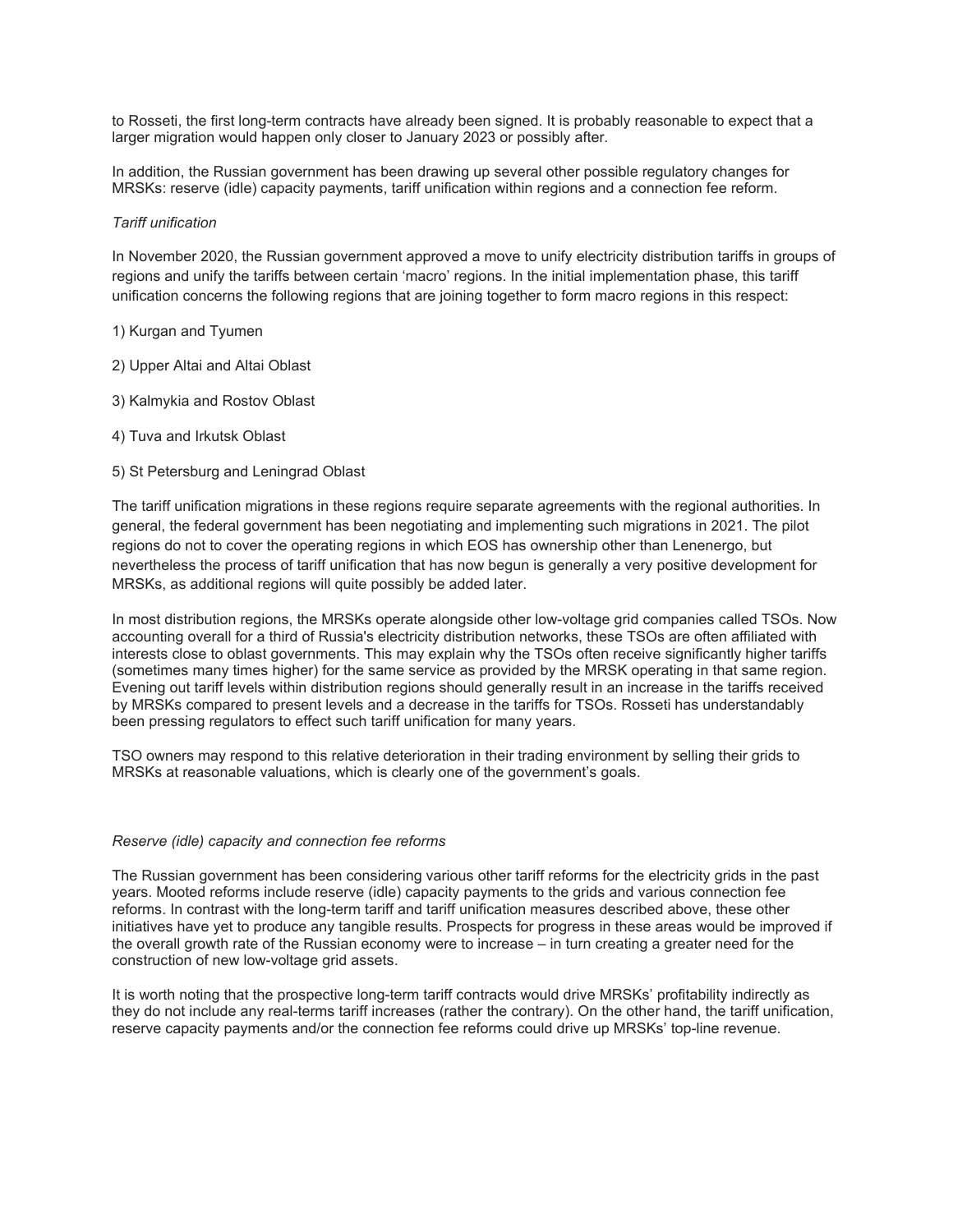# **MRSK profits and dividends have been generally trending higher**



In the middle of the past decade, the MRSKs started to deliver material increases in their profits and dividends (see chart below).

*Note: RAS net profits. Source: Companies, EOS estimates*

In our view, the key factor behind the profit improvement since 2014 has been the tariff regime, which, starting from 2014, became predictable and stable. Annual tariff increases have been much smaller than before, with all MRSKs receiving a tariff increase slightly below inflation every July (inflation minus). This change has been an essential spur for managements to improve the planning of investments and operating cost controls.

The year 2019 saw generally somewhat weaker profit performance. While there may be a number of reasons for this, it may arguably be attributed to the new senior management team of Rosseti (the state-controlled parent company of MRSKs) losing focus ahead of the expected imminent launch of a new long-term regulation system, which ended up being postponed until 2023.

in the following year (2020), MRSK results were adversely affected by the coronavirus lockdowns, reduced industrial production and the exceptionally warm winter. In 1H21, the results have improved markedly on the back of expanding industrial activity, the easy-to-beat numbers for 1H20, and some improvements in management actions, especially with regard to bad debt collections. While some MRSKs have in the past suffered from a few material write-downs of receivables, it would appear that managements are now getting a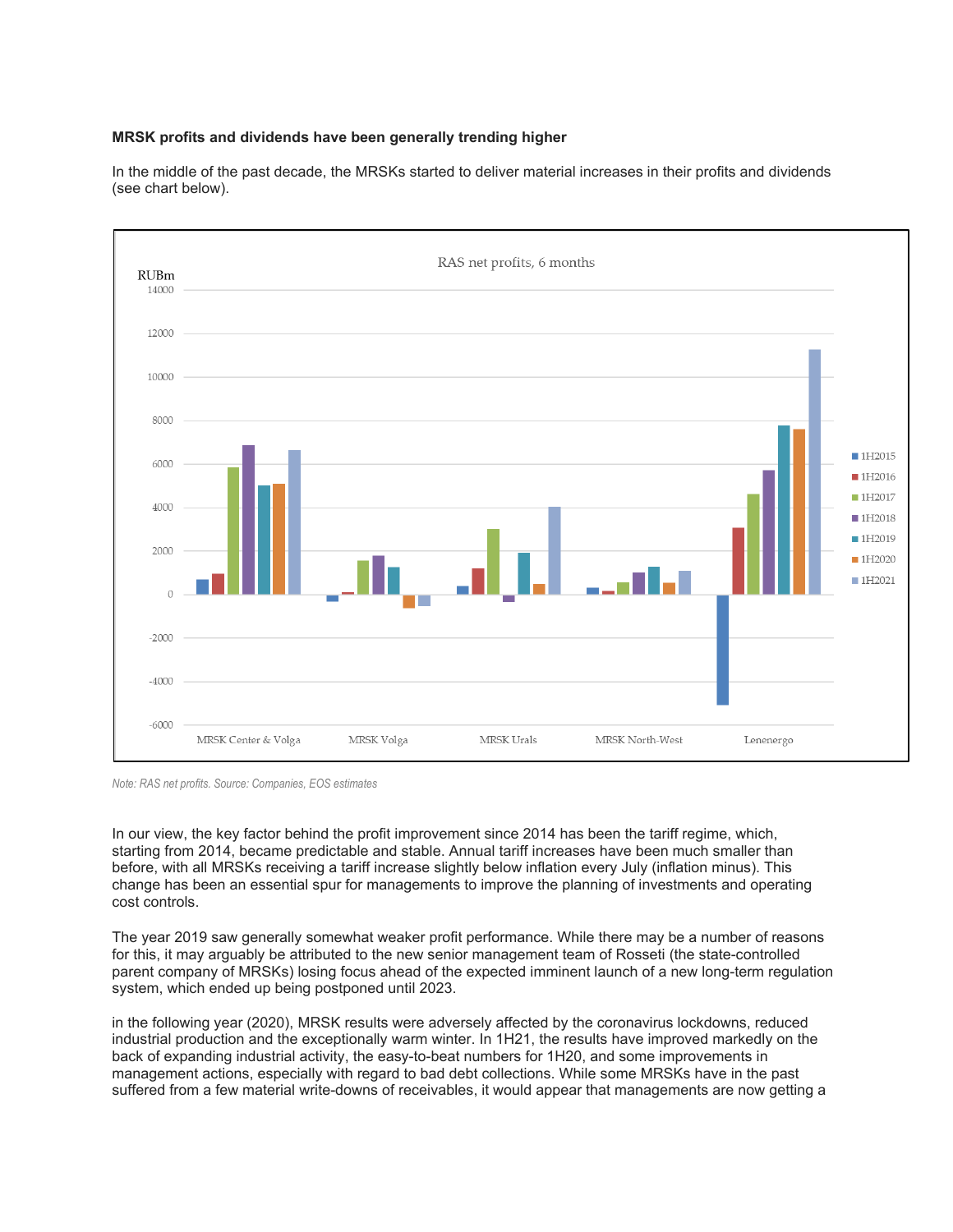better handle on these risks. This would explain some recent positive surprises in the form of previously written-off debts being recovered.

It is also worth noting that the Russian government has brought about substantial increases in state-owned enterprise dividend payouts and dividends over the past years. Six years ago, MRSKs were still essentially without any clear dividend policies and paid tiny dividends. The improvement seen in the period since then has resulted in the dividend yields on some EOS holdings even reaching double digits.

On 10 June 2021, a Government Commission on Electricity approved Rosseti's new 2030 strategy. According to the strategy, Rosseti's dividends from MRSKs would increase from R16bn in 2020 to R76bn in 2030 (i.e. by a factor of 4.75x). It goes without saying that such predictions ten years forward involve considerable uncertainties; but, at the same time, they highlight the significant earnings and dividend potential of the MRSKs.

We believe that the Rosseti 2030 Strategy indirectly reflects the fact that the MRSKs have been relative underreceivers in the Russian electricity sector in the past 13 years. The generation companies (OGKs/TGKs) were largely privatized in 2007-08 and received substantial injections of external capital with which to build new generation capacities. Meanwhile FSK (the Federal Grid Company) has enjoyed a favorable tariff regime throughout the past decade enabling it, among other things, to carry out large scale investment. A change in this relative disadvantage for the MRSKs seems in prospect in the light of the various actual and potential tariff reforms described above.

#### **Potential structural changes**

During the past decade, there has been much discussion among policy makers and electricity industry leaders of possible structural changes to Rosseti and MRSKs. On the one hand, certain industry players – notably some of the former Rosseti management teams – have advocated consolidating the MRSKs into Rosseti. On the other hand, official government documents have set goals of gradually privatizing at least some of the MRSKs.

At present, however, such discussions have ceased. In the case of privatizations. senior policymakers have not mentioned this possibility since the middle of the past decade. It seems reasonable to infer that this reflects shifts in policy priorities in the Kremlin, with economic trends providing an important part of the explanation. The period since the 2008-09 global financial crisis has been one of successive shocks and weak economic growth in Russia. The need to raise external capital would likely arise in an environment of sustained higher economic growth rates requiring significant new electricity connections. Just such an environment was seen in Russia in 2006-07, and the authorities responded by introducing connection fees as an urgent short-term measure for the purpose of ensuring adequate funding for capex.

#### **MRSKs in the electric car and hydrogen economy**

In the light of the rapid decline in the production costs of electricity batteries and storage, and of solar and wind generation technologies – as well as general climate change concerns – the future for electricity sectors all over the world is clearly going to look very different from the past. Electricity will account for a higher share of total energy consumption. One factor here is the construction of electricity-intensive hydrogen production capacity, which would require massive expansion in electricity generation.

In the nearer future, Rosseti is estimating that converting just 3-4% of the Russian car park into electric vehicles (EVs) increases electricity demand by 1%. In other words, shifting to EVs would increase electricity demand by up to around 30%. These are obviously huge numbers in the context of electricity consumption, and would require large electricity distribution investment.

Rosseti has said that it should have a special tariff for EV charging stations. As it has been in practice the MRSKs that have been launching electric car charging stations, it should therefore be the MRSKs that receive this additional business and tariff.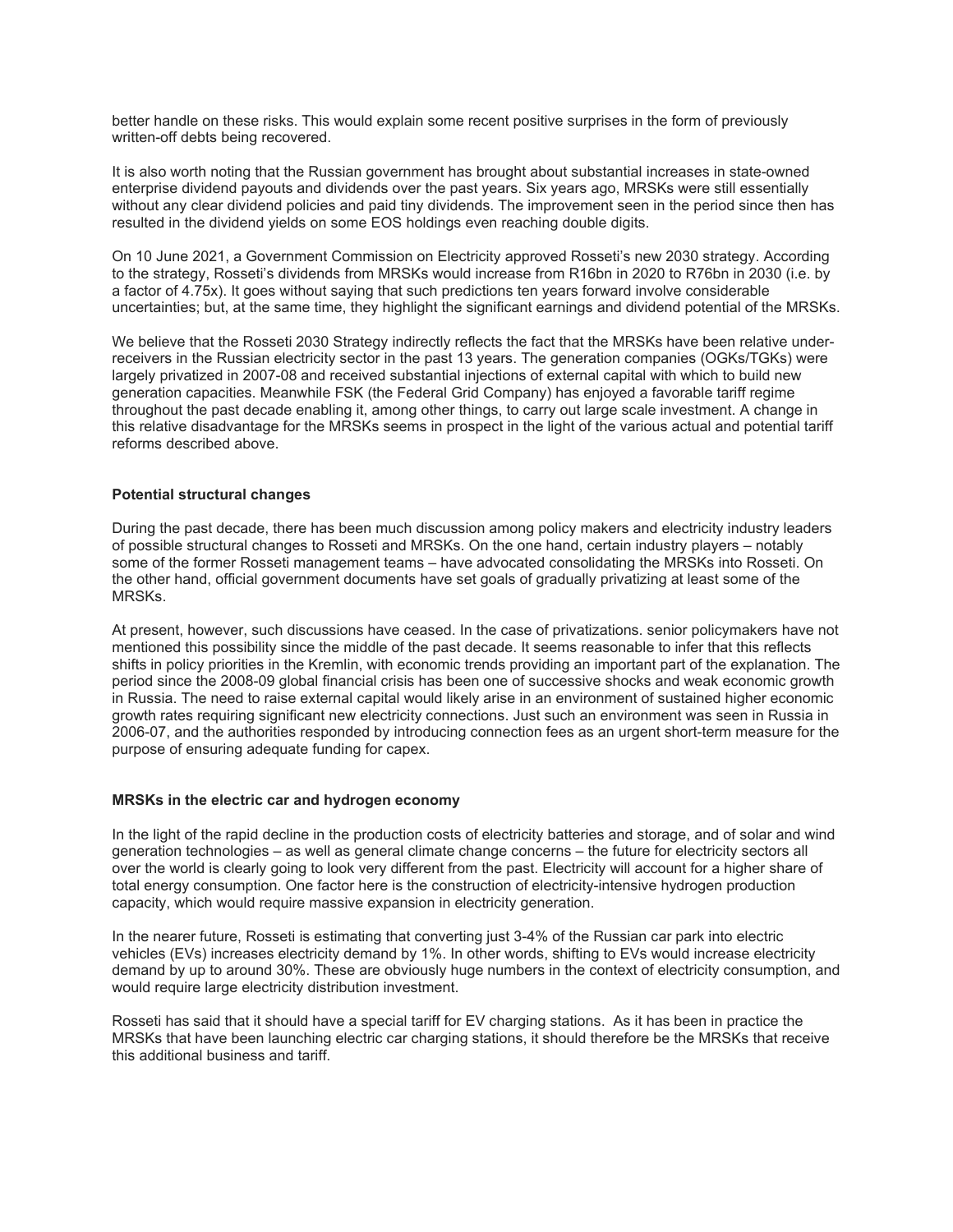### **MRSKs are very low-valued on the stock markets**

The very low relative valuations of the MRSKs may be evidenced using a wide range of measures.

On an EV/MWh basis, the Russian MRSKs are deeply discounted to their emerging market peers. The MRSKs are traded at an EV/MWh of less than \$8/MWh compared to nearly \$98/MWh on average in the case of the EM peer group.



*MRSK average: MRSK North-West, MRSK Center-Volga, MRSK Volga, MRSK Urals Emerging Markets average: Manila Electric (PHI), Equatorial Energia (BRA), Coelce (BRA)*

MRSKs are traded at very deep discounts of 66-85% to Emerging Market peers on 2020-22 estimated P/E and EV/EBITDA multiples.

|                      | P/E  |       |       | EV/EBITDA |        |       |        |
|----------------------|------|-------|-------|-----------|--------|-------|--------|
|                      | 2020 | 2021e | 2022e |           | 2020   | 2021e | 2022e  |
| MRSK Average         | N/A  | 2.9   | 3.5   |           | 1.4    | 1.2   | 1.1    |
| <b>GEM Average</b>   | 12.9 | 13.1  | 10.2  |           | 7.2    | 8.0   | 7.0    |
| <b>MRSK Discount</b> | N/A  | -78%  | -66%  |           | $-81%$ | -85%  | $-84%$ |

Note: MRSK average: Center-Volga, Volga, North-West, Urals; GEM average: Light (BRA, Equatorial Energia (BRA), Manila Electric (PHI). Note: Ratios exceeding 30 have been excluded. Source: Companies, Marketscreener, EOS estimates, Date: 19 August, 2021

The reasons for the low valuations of the MRSKs include, among other things: the currently low market valuations of Russian companies in general, in part caused by generally negative sentiment around raw material economies; the limited number of intermediaries in daily stock trading and price formation; scant foreign portfolio investment in Russian small cap stocks, on which the sell-side research coverage is scant and low-quality; the mostly-lacking IR activities by MRSKs; and the portfolio investment community's low level of interest and understanding as regards the electricity distribution business globally and locally.